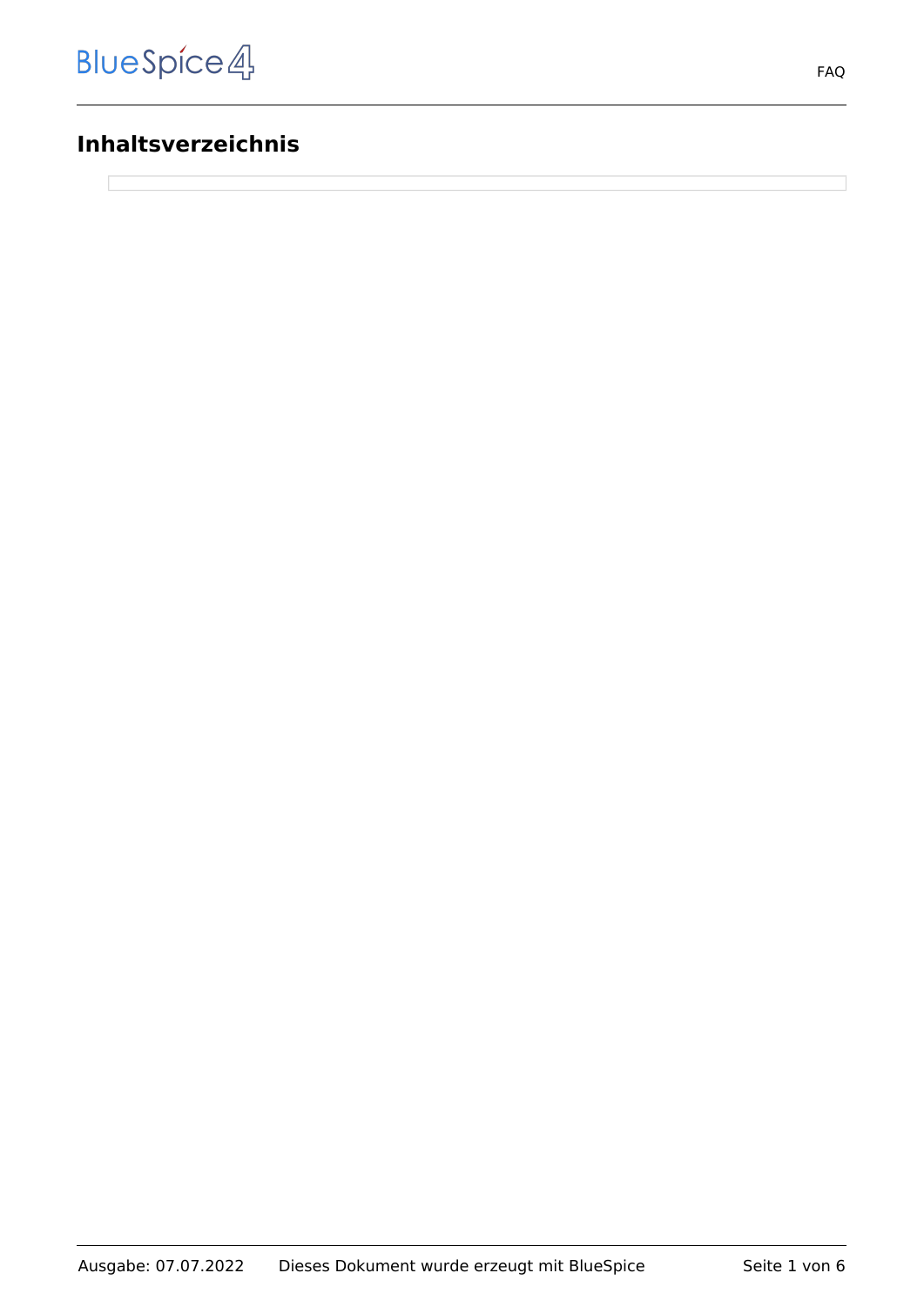# **FAQ**

[Versionsgeschichte interaktiv durchsuchen](https://de.demo.bluespice.com) [VisuellWikitext](https://de.demo.bluespice.com)

# **[Version vom 26. November 2021, 18:05](https://de.demo.bluespice.com/w/index.php?title=FAQ&oldid=1793)  [Uhr](https://de.demo.bluespice.com/w/index.php?title=FAQ&oldid=1793) ([Quelltext anzeigen\)](https://de.demo.bluespice.com/w/index.php?title=FAQ&action=edit&oldid=1793)**

[WikiSysop](https://de.demo.bluespice.com/wiki/Benutzer:WikiSysop) ([Diskussion](https://de.demo.bluespice.com/w/index.php?title=Benutzer_Diskussion:WikiSysop&action=view) | [Beiträge](https://de.demo.bluespice.com/wiki/Spezial:Beitr%C3%A4ge/WikiSysop)) [Markierung](https://de.demo.bluespice.com/wiki/Spezial:Markierungen): 2017-Quelltext-Bearbeitung [← Zum vorherigen Versionsunterschied](https://de.demo.bluespice.com/w/index.php?title=FAQ&diff=prev&oldid=1793)

#### **Zeile 13: Zeile 13:**

 $<$ /ul $>$ 

- **− <div class="accordion accordionflush" id="accordionFlushExample">**
- **− <div class="accordion-item">**
- **− <h2 class="accordion-header" id=" flush-headingOne">**
	- **<div class="accordion-button collapsed" aria-expanded="false" role="button" data-bs-toggle=" collapse" data-bs-target="#flush-**
- **collapseOne" aria-controls="flushcollapseOne">Accordion Item 1</div>**
- **− </h2>**

**−**

**<div id="flush-collapseOne" class=" accordion-collapse collapse" aria-**

**− labelledby="flush-headingOne" databs-parent="#accordionFlushExample" >**

**<div class="accordion-body" >Placeholder content for this accordion, which is intended to**  demonstrate the <code>.accordion**flush</code> class. This is the first item's accordion body.</div>**

**− </div>**

**−**

- **− </div>**
- **− <div class="accordion-item">**

# **[Aktuelle Version vom 26. November](https://de.demo.bluespice.com/w/index.php?title=FAQ&oldid=1794)  [2021, 18:14 Uhr](https://de.demo.bluespice.com/w/index.php?title=FAQ&oldid=1794) ([Quelltext anzeigen](https://de.demo.bluespice.com/w/index.php?title=FAQ&action=edit))** [WikiSysop](https://de.demo.bluespice.com/wiki/Benutzer:WikiSysop) [\(Diskussion](https://de.demo.bluespice.com/w/index.php?title=Benutzer_Diskussion:WikiSysop&action=view) | [Beiträge\)](https://de.demo.bluespice.com/wiki/Spezial:Beitr%C3%A4ge/WikiSysop)

[Markierung:](https://de.demo.bluespice.com/wiki/Spezial:Markierungen) 2017-Quelltext-Bearbeitung

| . . |  |
|-----|--|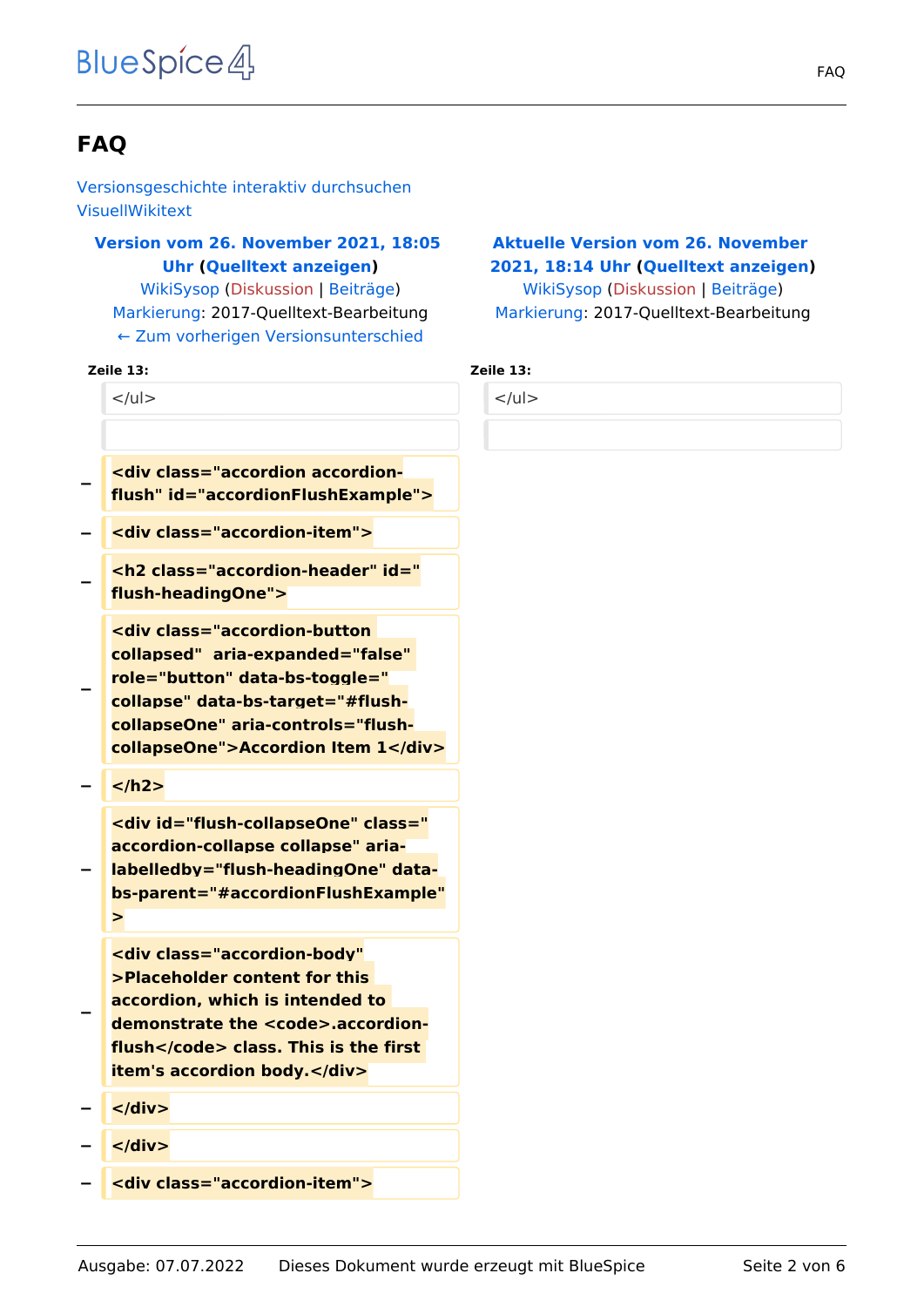# **BlueSpice4**

| <h2 class="accordion-header" id="&lt;br&gt;flush-headingTwo"></h2>                                                                                                                                                                                                                          |
|---------------------------------------------------------------------------------------------------------------------------------------------------------------------------------------------------------------------------------------------------------------------------------------------|
| <div aria-<br="" class="accordion-button&lt;br&gt;collapsed" role="button">expanded="false" data-bs-toggle="<br/>collapse" data-bs-target="#flush-<br/>collapseTwo" aria-controls="flush-<br/>collapseTwo"&gt;Accordion Item 2</div>                                                        |
|                                                                                                                                                                                                                                                                                             |
| <div aria-<br="" class="&lt;br&gt;accordion-collapse collapse" id="flush-collapseTwo">labelledby="flush-headingTwo" data-<br/>bs-parent="#accordionFlushExample"<br/>&gt;</div>                                                                                                             |
| <div <br="" class="accordion-body">&gt;Placeholder content for this<br/>accordion, which is intended to<br/>demonstrate the <code>.accordion-<br/>flush</code> class. This is the second<br/>item's accordion body. Let's imagine<br/>this being filled with some actual<br/>content.</div> |
| $\langle$ div>                                                                                                                                                                                                                                                                              |
| $<$ /div>                                                                                                                                                                                                                                                                                   |
| <div class="accordion-item"></div>                                                                                                                                                                                                                                                          |
| <h2 class="accordion-header" id="&lt;br&gt;flush-headingThree"></h2>                                                                                                                                                                                                                        |
| <div aria-<br="" class="accordion-button&lt;br&gt;collapsed" role="button">expanded="false" data-bs-toggle="<br/>collapse" data-bs-target="#flush-<br/>collapseThree" aria-controls="flush-<br/>collapseThree"&gt;Accordion Item 3&lt;<br/>/div&gt;</div>                                   |

**− </h2>**

**<div id="flush-collapseThree" class=" accordion-collapse collapse" aria-**

**− labelledby="flush-headingThree" data-bs-parent=" #accordionFlushExample">**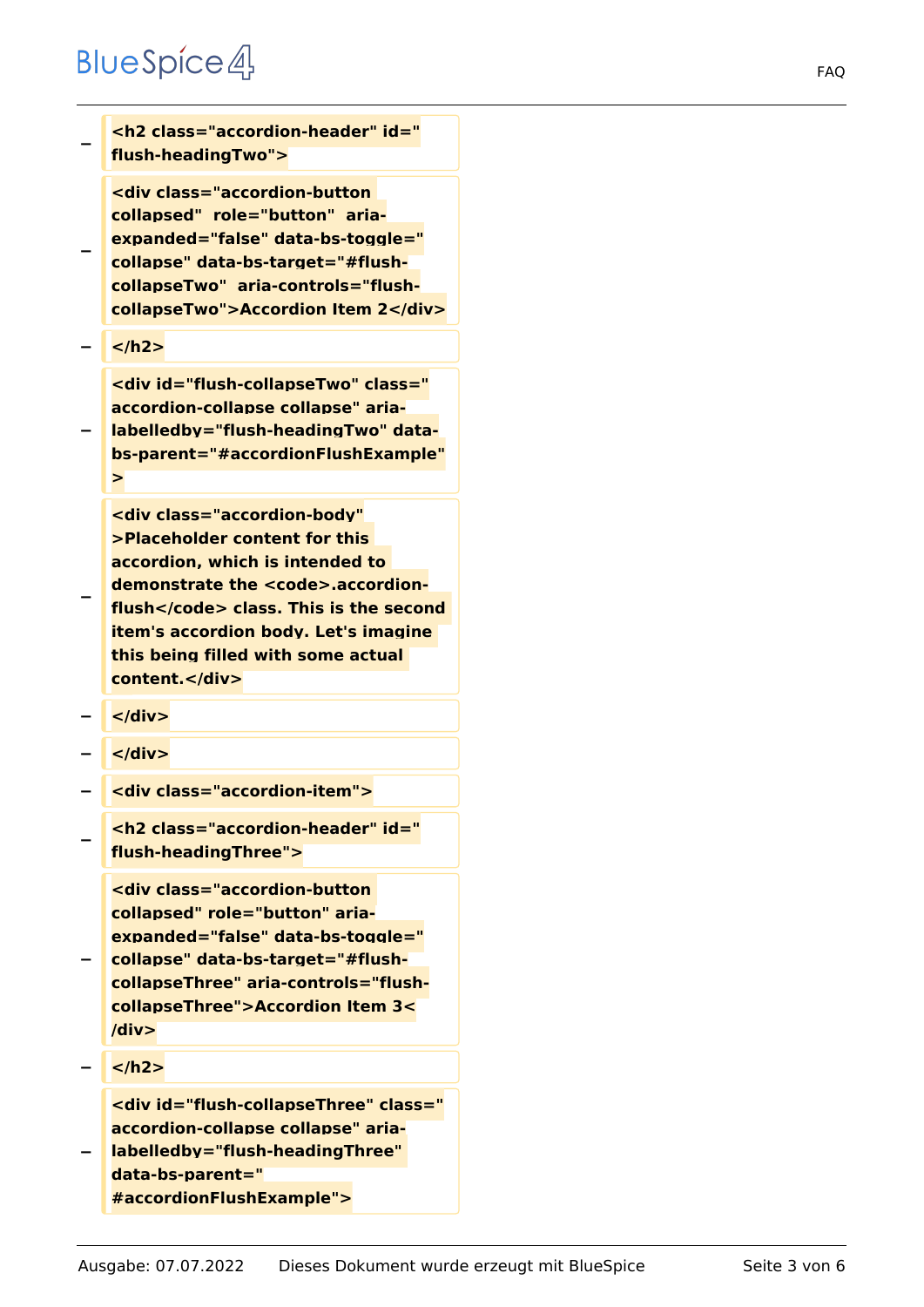| <div <br="" class="accordion-body">&gt;Placeholder content for this<br/>accordion, which is intended to<br/>demonstrate the <code>.accordion-<br/>flush</code> class. This is the third<br/><b>item's accordion body. Nothing more</b><br/>exciting happening here in terms of<br/>content, but just filling up the space<br/>to make it look, at least at first<br/>glance, a bit more representative of<br/>how this would look in a real-world<br/>application.</div> |                                |
|--------------------------------------------------------------------------------------------------------------------------------------------------------------------------------------------------------------------------------------------------------------------------------------------------------------------------------------------------------------------------------------------------------------------------------------------------------------------------|--------------------------------|
| $\langle$ div $\rangle$                                                                                                                                                                                                                                                                                                                                                                                                                                                  |                                |
| $\langle$ /div $\rangle$                                                                                                                                                                                                                                                                                                                                                                                                                                                 |                                |
| $\langle$ div $\rangle$                                                                                                                                                                                                                                                                                                                                                                                                                                                  |                                |
|                                                                                                                                                                                                                                                                                                                                                                                                                                                                          |                                |
| $\{$ { # widget: Accordion } }                                                                                                                                                                                                                                                                                                                                                                                                                                           | $\{$ { # widget: Accordion } } |

# Aktuelle Version vom 26. November 2021, 18:14 Uhr

Knowledge Base ‹ [Enzyklopädischer Artikel](https://de.demo.bluespice.com/wiki/Regensburg)

<span id="page-3-0"></span>Hier finden Sie Antworten rund um das Thema Urlaub:<sup>[\[1\]](#page-5-0)</sup>

- Wie viele Urlaubstage stehen mir zu?
	- $\circ$  Die Mindestanzahl beträgt laut Gesetz bei einer Sechs-Tage-Woche 24 Urlaubstage, bei einer Fünf-Tage-Woche sind es 20 Tage. Arbeitnehmerinnen und Arbeitnehmer kommen also auf vier Wochen Urlaub im Kalenderjahr – mindestens. In Tarif- und Arbeitsverträgen sind oft mehr freie Tage vorgesehen - im Schnitt 28 Tage.

Arbeitsjuristen raten, den Antrag rechtzeitig zu stellen, auch wenn im Gesetz selber keine Fristen stehen. Damit steigt die Chance, den Wunschtermin auch vom Personalbüro bewilligt zu bekommen. Am Ende entscheidet der Arbeitgeber nämlich über den Urlaubsbeginn seiner Mitarbeitenden. Er muss dabei aber deren Wünsche berücksichtigen und auch deren Interessen. Eltern haben da gute Karten in den Schulferien.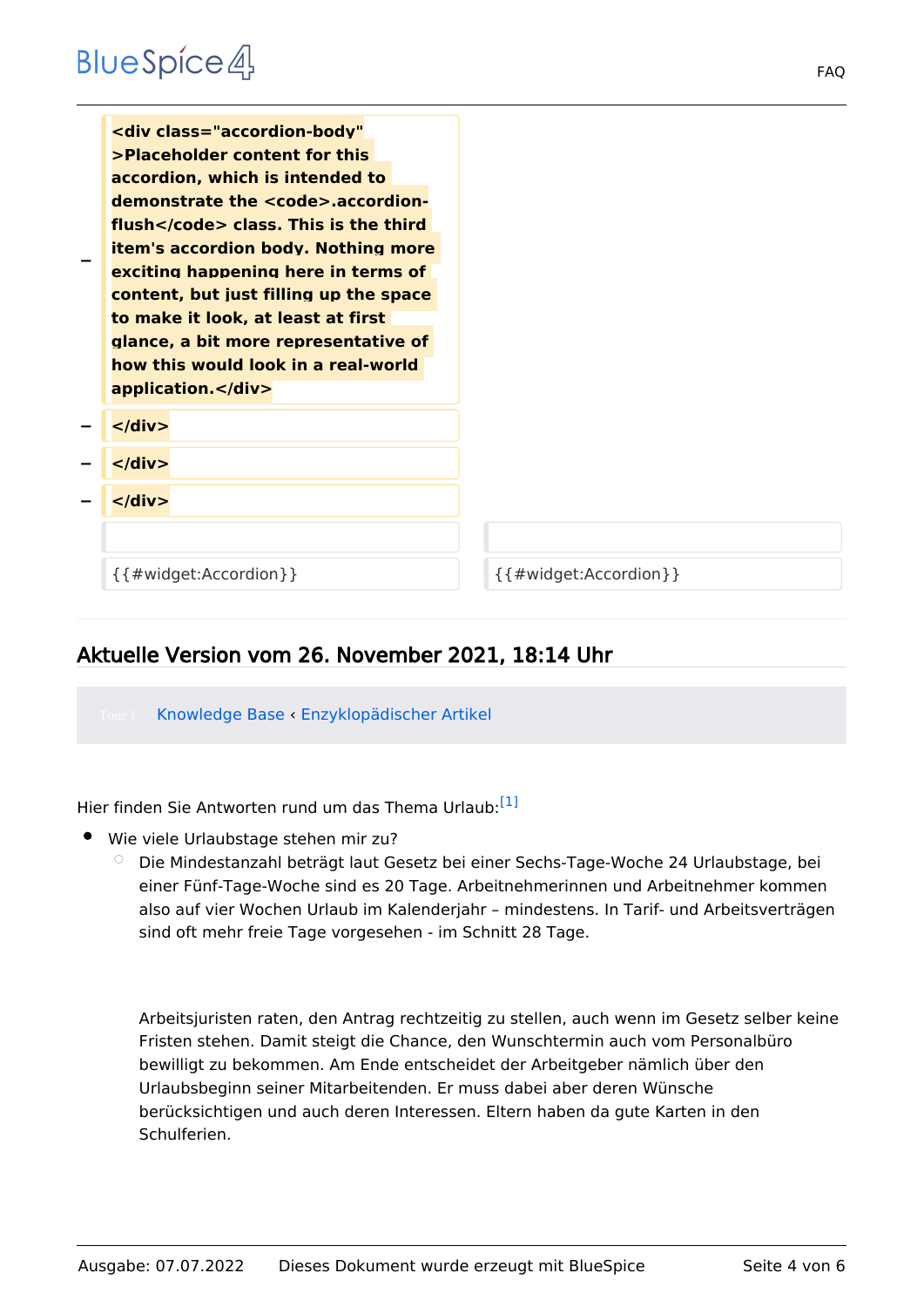# **BlueSpice4**

- Wann müssen die Urlaubstage genommen werden?
	- $\circ$  Urlaub soll der Erholung dienen. Der Beschäftigte soll die Chance bekommen, seine Arbeitsfähigkeit zu erhalten. Allerdings kann in begründeten Ausnahmen der Mitarbeiter freie Tage ins nächste Jahr verschieben. Das Gesetz bezieht sich zwar auf das Kalenderjahr, aber es steht darin auch, dass der Jahresurlaub bis Ende März möglich ist. Tarif- und Arbeitsverträge sehen zum Teil einen noch längeren Zeitraum vor. Für das Verschieben muss es aber konkrete Gründe geben.

Der Arbeitgeber wiederum muss die Betroffenen darauf hinweisen, dass sie noch Resturlaub auf dem Konto stehen haben. Die noch freien Tage auszahlen lassen, geht nicht. Das widerspräche ja dem Erholungszweck. Auch hier nennt das Gesetz eine Ausnahme: wenn der Urlaub nicht gewährt werden kann, weil das Arbeitsverhältnis endet. Hier muss allerdings im Einzelfall geprüft werden, ob die Voraussetzungen auch stimmen. Darauf weisen Juristen ausdrücklich hin.

- Was ist, wenn ich im Urlaub krank werde?
	- $\degree$  Zu wünschen ist es keinem doch auch im Urlaub kann man krank werden. Davon muss die Firma möglichst bald erfahren. Und man sollte sich die Krankheit von einem Arzt bestätigen lassen. Der Arbeitgeber kann anders als sonst ein Attest vom ersten Tag an einfordern. Für die Tage der Erkrankung gibt es wie sonst auch Lohnfortzahlung im Krankheitsfall. Die Urlaubstage, die man im Bett verbringen muss, stehen einem dann noch zu.

# Accordion Item

#### #1

**This is the first item's accordion body.** It is shown by default, until the collapse plugin adds the appropriate classes that we use to style each element. These classes control the overall appearance, as well as the showing and hiding via CSS transitions. You can modify any of this with custom CSS or overriding our default variables. It's also worth noting that just about any HTML can go within the  $\vert$  accordion-body , though the transition does limit overflow.

# Accordion Item

### #2

This is the second item's accordion body. It is hidden by default, until the collapse plugin adds the appropriate classes that we use to style each element. These classes control the overall appearance, as well as the showing and hiding via CSS transitions. You can modify any of this with custom CSS or overriding our default variables. It's also worth noting that just about any HTML can go within the  $\vert$  accordion-body , though the transition does limit overflow.